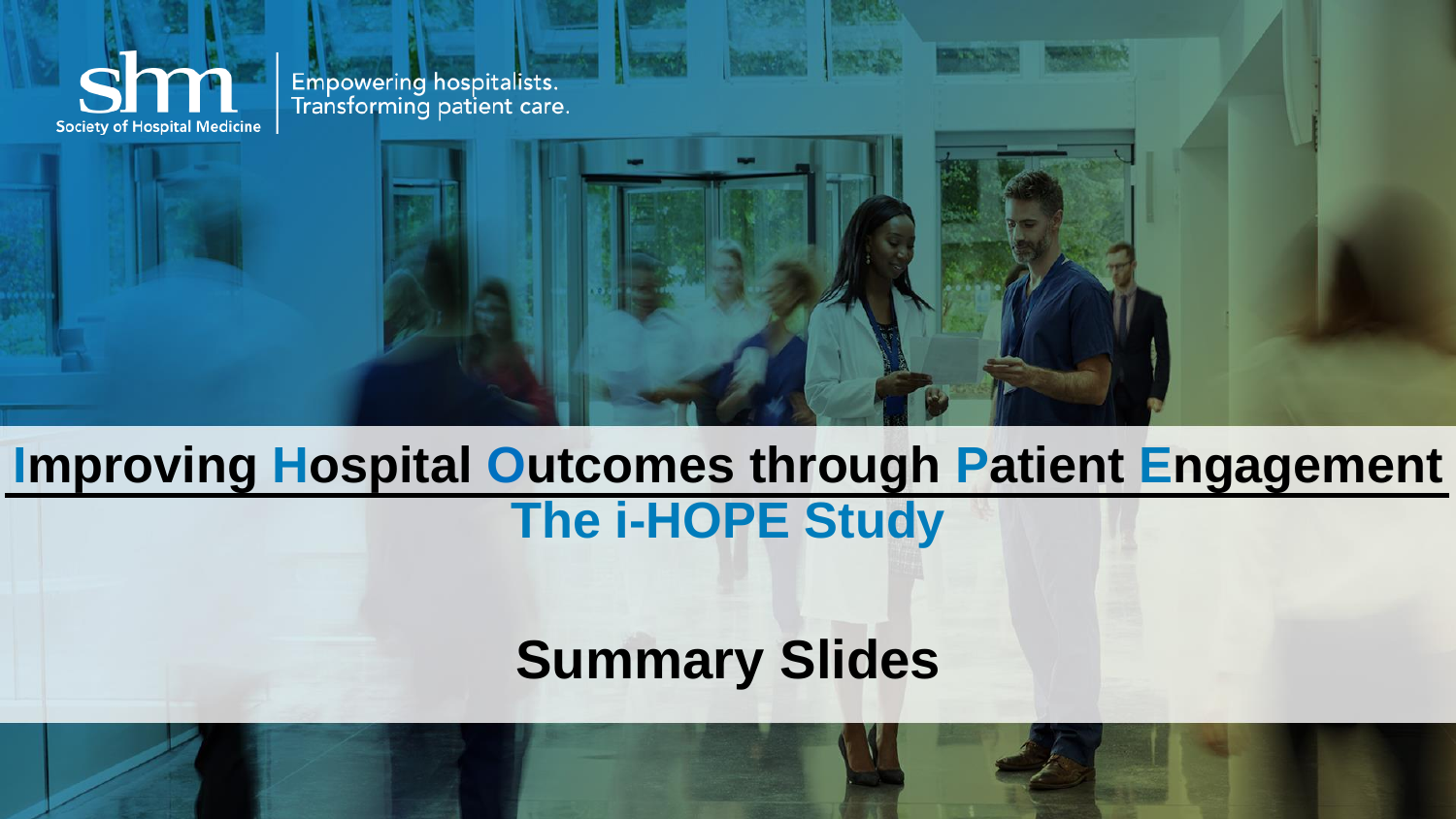



**Improving Hospital Outcomes Through Patient Engagement**

## **The i-HOPE Project**

- **Hospitalist researchers + patient partners joined forces to develop a priority research agenda**
- **Resource for patients, families, stakeholders, researchers, and funders**
- **Form connections between patients, stakeholders, and researchers**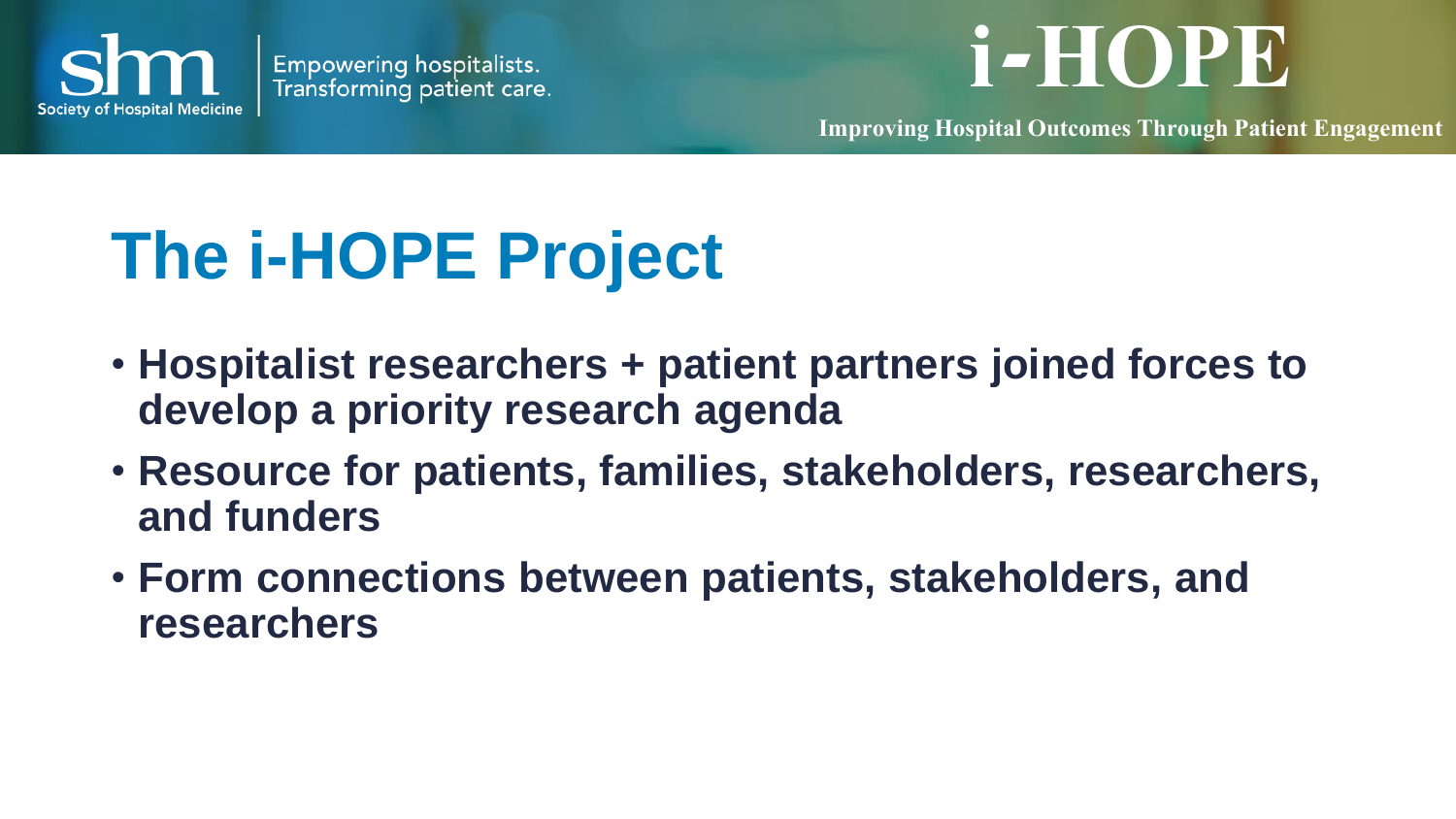

**Improving Hospital Outcomes Through Patient Engagement**

## **Project aims**

- **1. Engage patients, families and other stakeholders to generate a priority list of research topics and unanswered questions important to the care of hospitalized patients.**
- **2. Create a network of patient, family, and stakeholder collaborators to advise, review, and participate in future research undertaken in response to these priorities**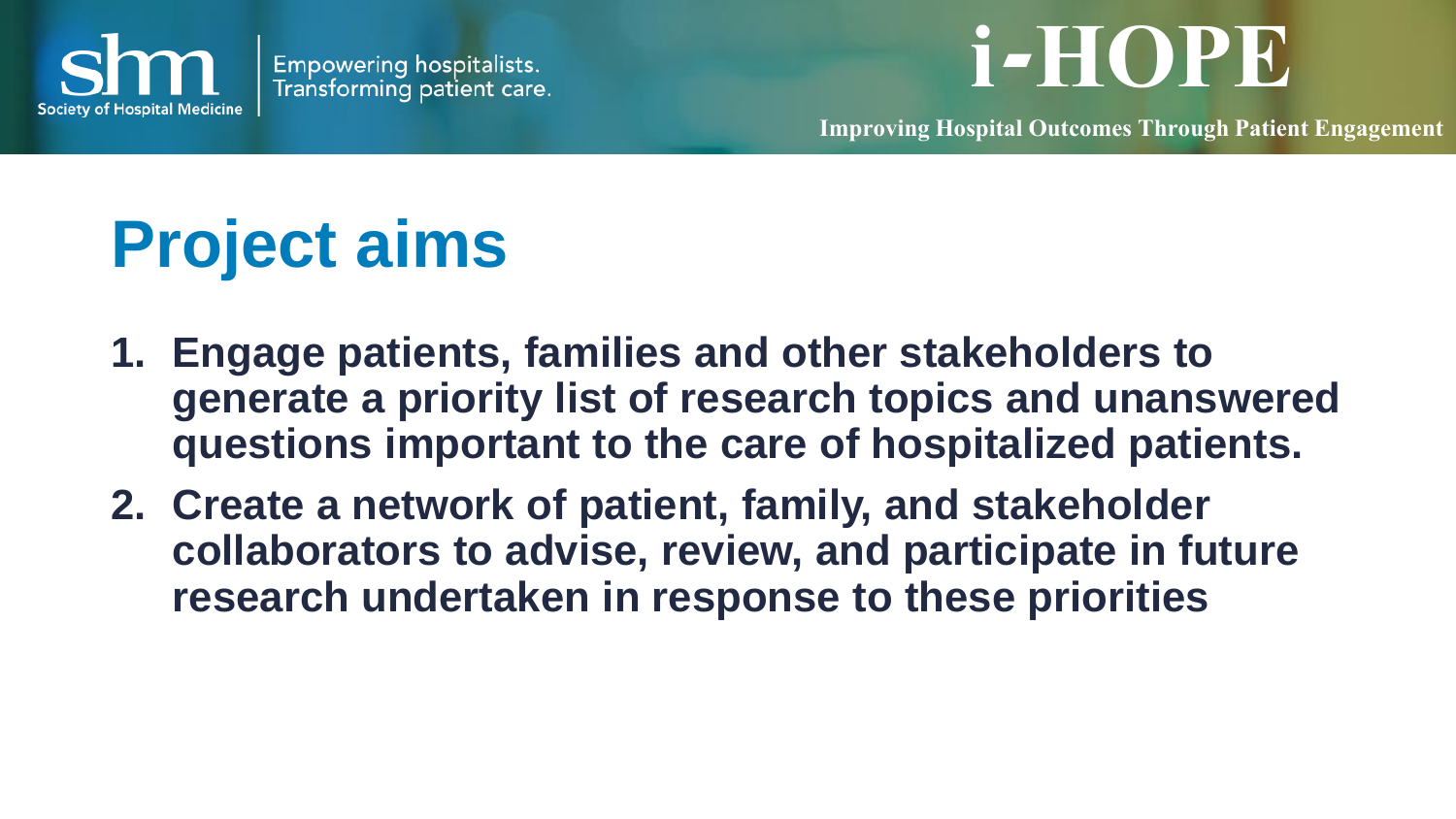Agency for Health Research and **Ouality Evidence Based Practice** Centers Scientific Resource Center

Alzheimer's Association

American Academy of Hospice & Palliative Medicine

**American Academy of Neurology** 

American Academy of Physical Medicine & Rehabilitation

American Association of **Neurological Surgeons** 

**American Association of Nurse** Practitioners

**American College of Clinical** Pharmacy

**American Geriatrics Society** 

**American Nurses Credentialing** Center

**American Society of Plastic** Surgeons

**Community First Health Plans** 

**Congress of Neurological Surgeons** 

**Health Hats** 

Health Research & Educational **Trust - American Hospital** Association

Institute for Healthcare Communication

Institute for Healthcare Excellence

Institute for Patient and Family **Centered Care** 

Living Beyond Breast Cancer

Louise H. Batz Patient Safety Foundation

Minnesota Hospital Association

National Alliance for Caregiving

Partnership to Improve Patient Care

**Patient Centered Outcomes** Research Institute Ambassador Program

Planetree International

Society for Post-Acute and Long-**Term Care Medicine** 

Society of General Internal Medicine

**Society of Medical Decision** Making

US Department of Veterans Affairs, Hospitalist Field Advisory Committee

US Department of Veterans Affairs, Health Services Research & Development

**Stakeholder** Partner **Organizations**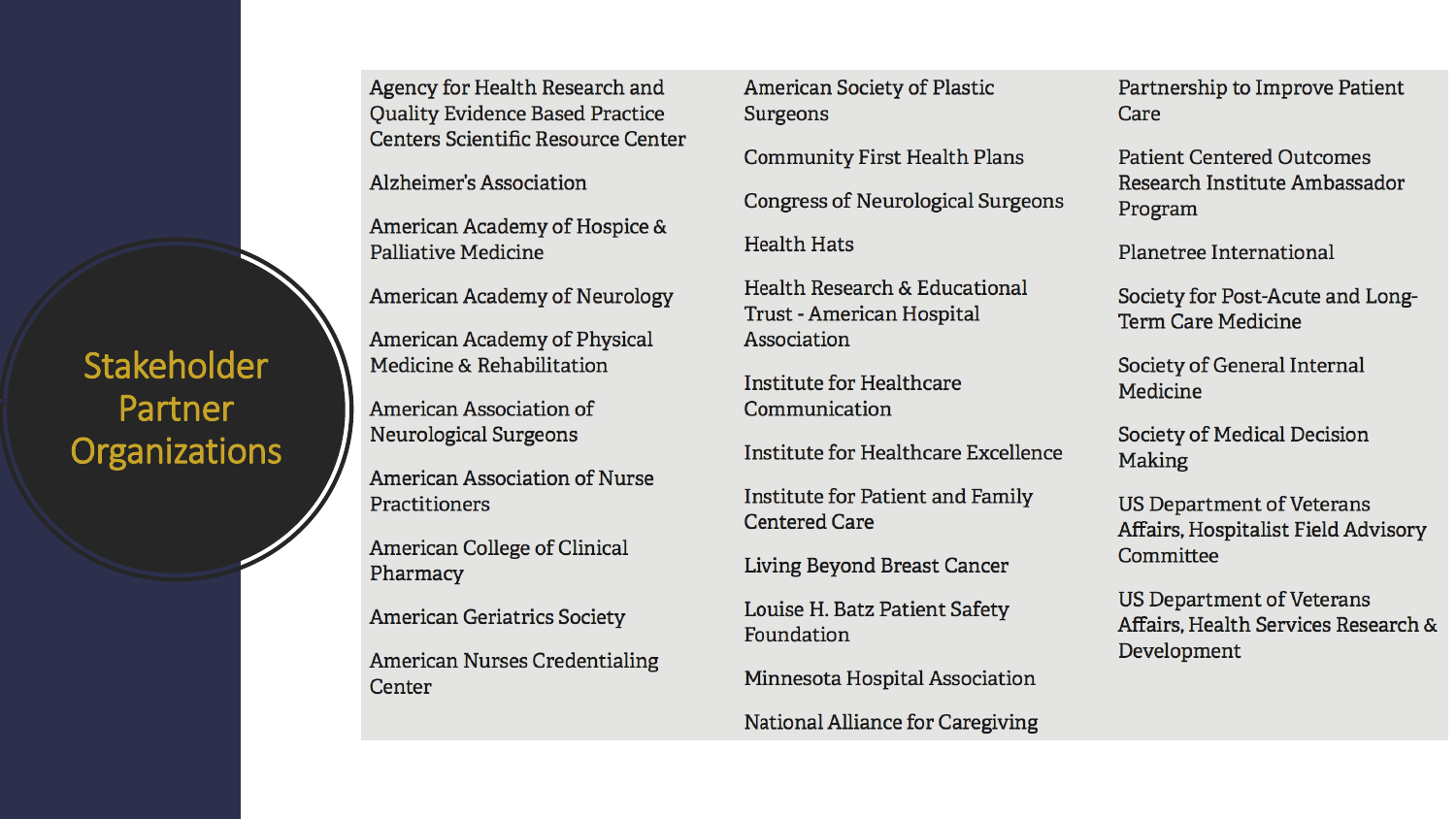

**Improving Hospital Outcomes Through Patient Engagement**

## **Approach to priority setting**

- **James Lind Alliance: Standard approach to prioritysetting partnerships**
- **Multi-step approach:**
	- **Identification of stakeholders**
	- **Collect feedback re: unanswered questions**
	- **Refine / categorize questions**
	- **Prioritize questions x 2**
	- **Create dissemination plan**



**Priority Setting Partnerships**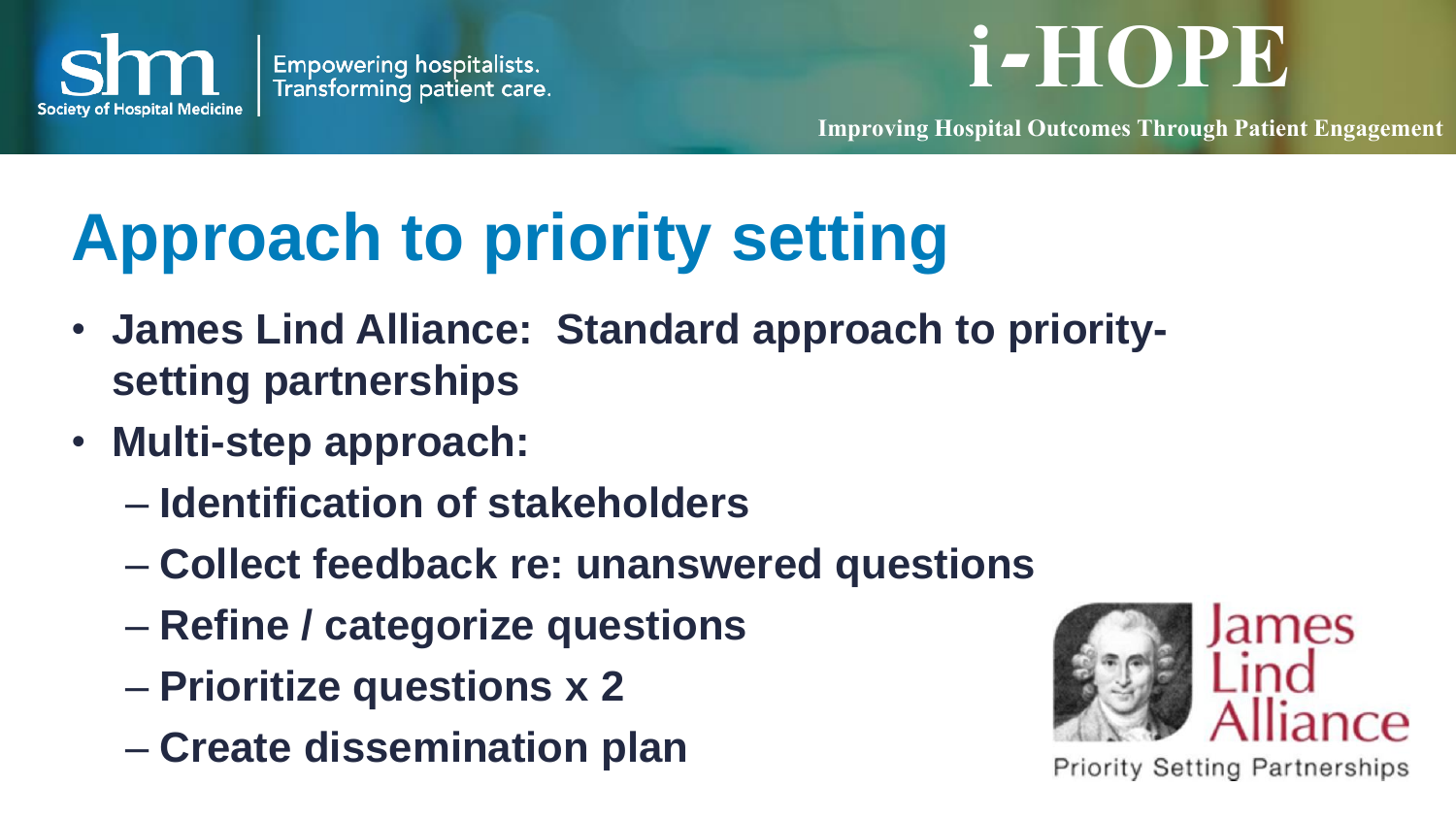

**Improving Hospital Outcomes Through Patient Engagement**

## **Who Submitted Questions?**

#### **499 respondents submitted 789 questions**



■ Patients

- Health Care Providers
- **Policy Makers**
- $\blacksquare$  Industry
- Caregivers
- $R$ esearchers
- Payors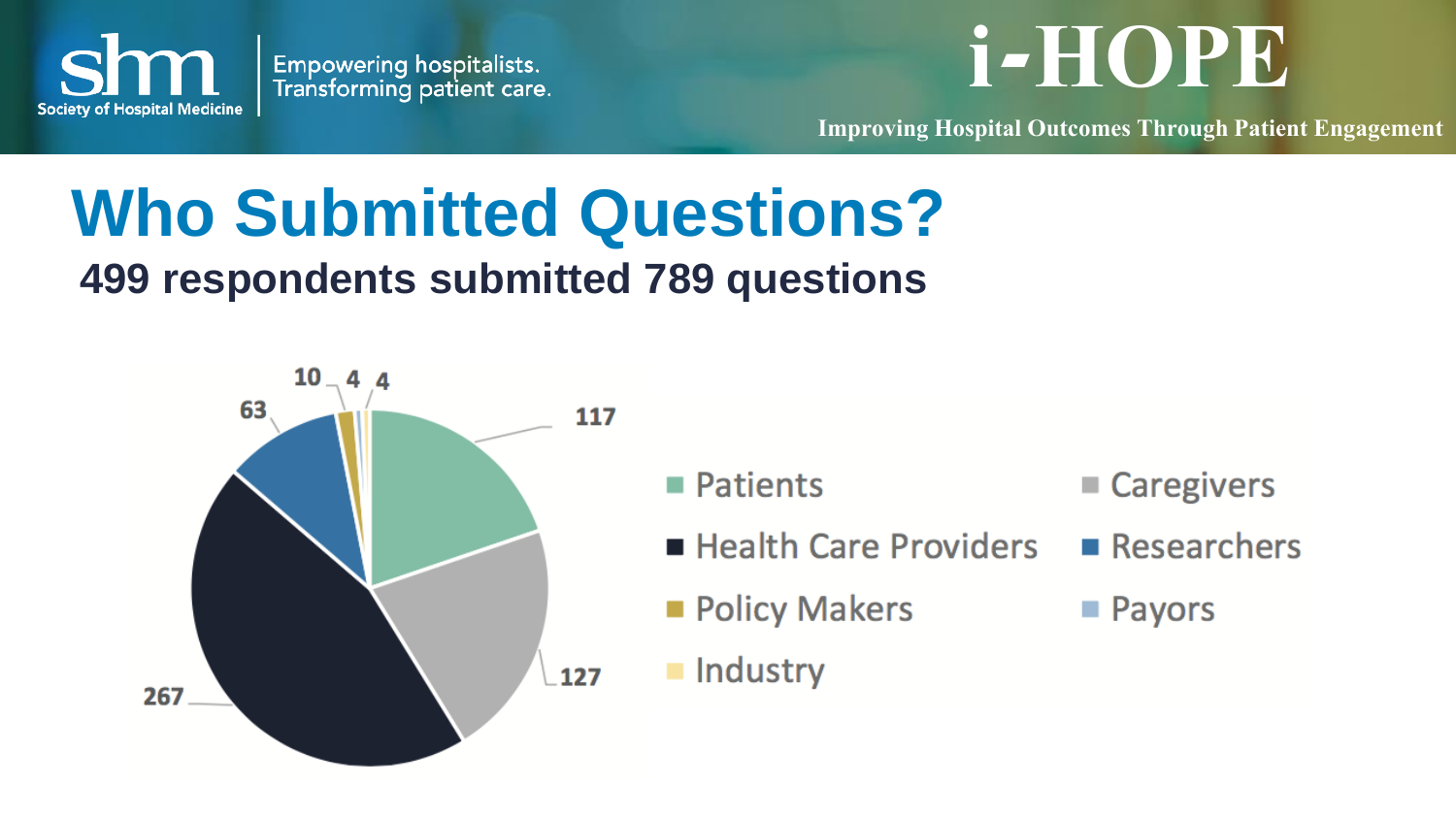#### **Prioritized Research Questions In original wording**

| $\mathbf{1}$            | How can we ensure shared decision-making and that patients and families are included in treatment decision-making and goals of                                                                                      |
|-------------------------|---------------------------------------------------------------------------------------------------------------------------------------------------------------------------------------------------------------------|
|                         | care discussion?                                                                                                                                                                                                    |
| 2 <sup>2</sup>          | How can the hospital discharge hand off to other care facilities (e.g. SNFs), primary care providers and specialists be made<br>smoother?                                                                           |
| $\overline{\mathbf{3}}$ | How can education on medications, medical conditions, hospital care and discharge be better coordinated by the care team, and<br>not so confusing and overwhelming to patients?                                     |
| $\overline{4}$          | How can patients, family members, other caregivers and heath care teams work together to create effective discharge experiences<br>that allow patients to feel empowered to manage their health once they get home? |
| 5 <sup>5</sup>          | How do we ensure that information provided by the care team during hospitalization and at discharge was clearly understood and<br>clearly communicated by patients and caregivers?                                  |
| $6 \overline{6}$        | How can we use telemedicine technology to improve transitions of care and reduce re-hospitalization?                                                                                                                |
| $\overline{\mathbf{z}}$ | Who do I call if I have any questions after I have been discharged?                                                                                                                                                 |
| $\mathbf{8}$            | Did your health-care providers explain to you what your problem or diagnosis is, what steps were done to further explore that                                                                                       |
|                         | condition, what treatment was undertaken, and what will still need to be done after discharge?                                                                                                                      |
| 9                       | What are patient expectations related to the treatment of pain/chronic pain?                                                                                                                                        |
| <b>10</b>               | Which interventions improve medication reconciliation at key time points of the care trajectory (hospital/home,                                                                                                     |
|                         | admission/discharge) and what are each intervention's outcomes?                                                                                                                                                     |
| 11                      | Can hospital staff be more transparent about hospital practices (e.g. parking, cafeteria, rules about protocol for entering patient<br>rooms, rounds, and sleep interruptions)?                                     |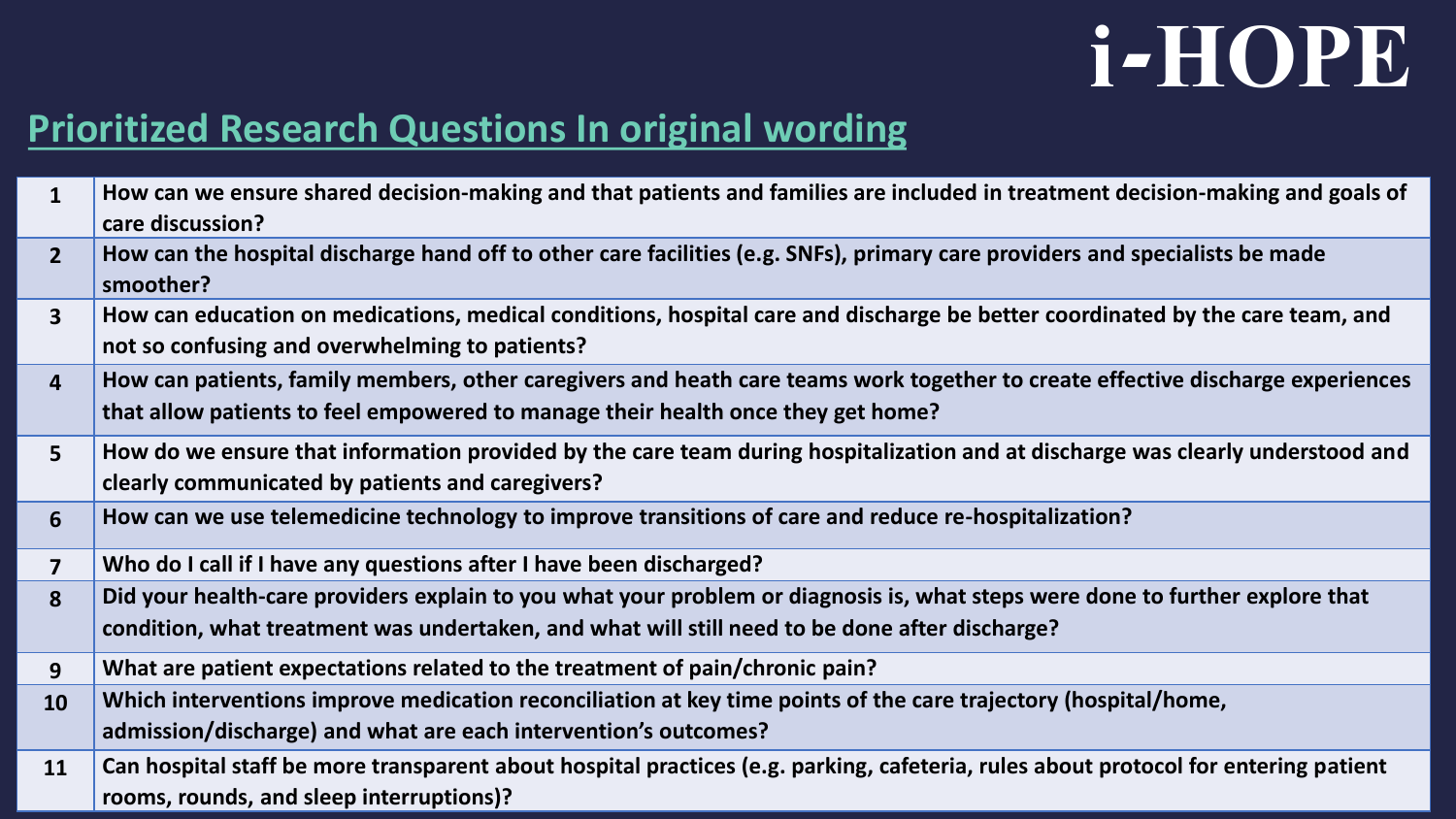#### **Prioritized Questions Refined for Research**

- **What interventions ensure that patients share in decision making regarding their goals and plans of care?**
- **What are the most effective discharge handoff practices between hospitals and other providers?**
- **How can the care team best coordinate education on medications, medical conditions, hospital care and discharge for hospitalized patients to minimize confusion?**
- **For inpatients, what comprises a collaborative discharge process that fosters understanding, empowerment, and effective management of their health at home?**
- **What are effective strategies to identifying and overcoming barriers to comprehension of information delivered to patients during hospitalization and at discharge?**
- **Can telemedicine technology be used to reduce readmissions or improve transitions of care in hospitalized patients?**
- **Who should the patient call after discharge, if they have questions, concerns, or need to be connected to appropriate resources?**
- **What are the most effective ways for patients and providers to partner in understanding information about diagnosis, steps taken to explore it, treatments undertaken, and what needs to happen after discharge?**
- **What are patients' expectations related to the treatment of pain?**
- **What are the best interventions to achieve medication optimization throughout a patient's care trajectory?**

 **Would providing more clear and accessible information regarding hospital practices (e.g. parking, cafeteria, protocols for entering rooms, etc.) result in improved patient experiences compared to current practices?**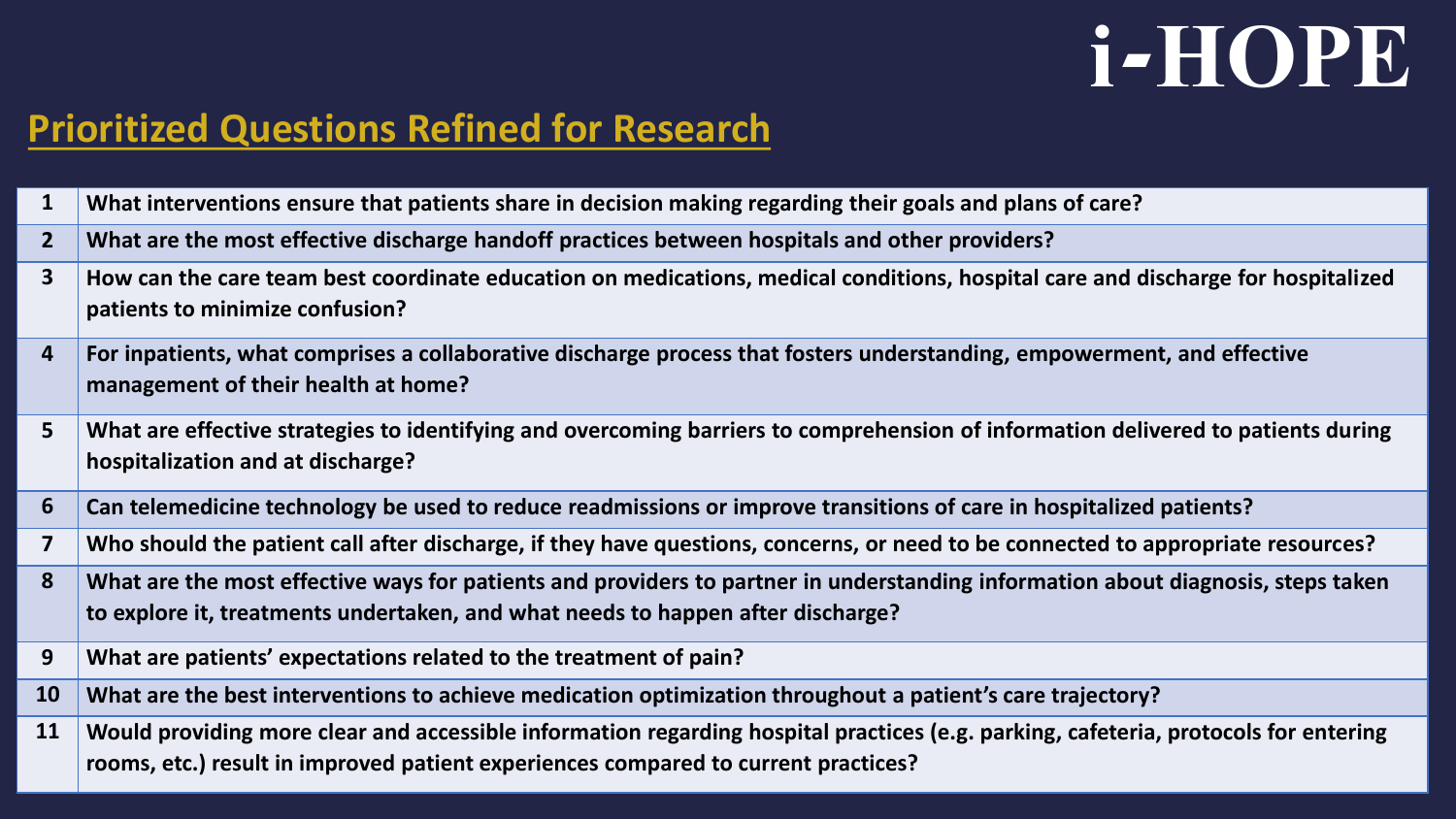

**Improving Hospital Outcomes Through Patient Engagement**

## **Dissemination Plans**

- **Patients, Patient & Family Advisory Councils**
- **Stakeholder partners**
- **Professional Societies**
- **Social media**
- **Presentations and papers**
- **Get involved! We hope you will use these questions for your own improvement efforts!**